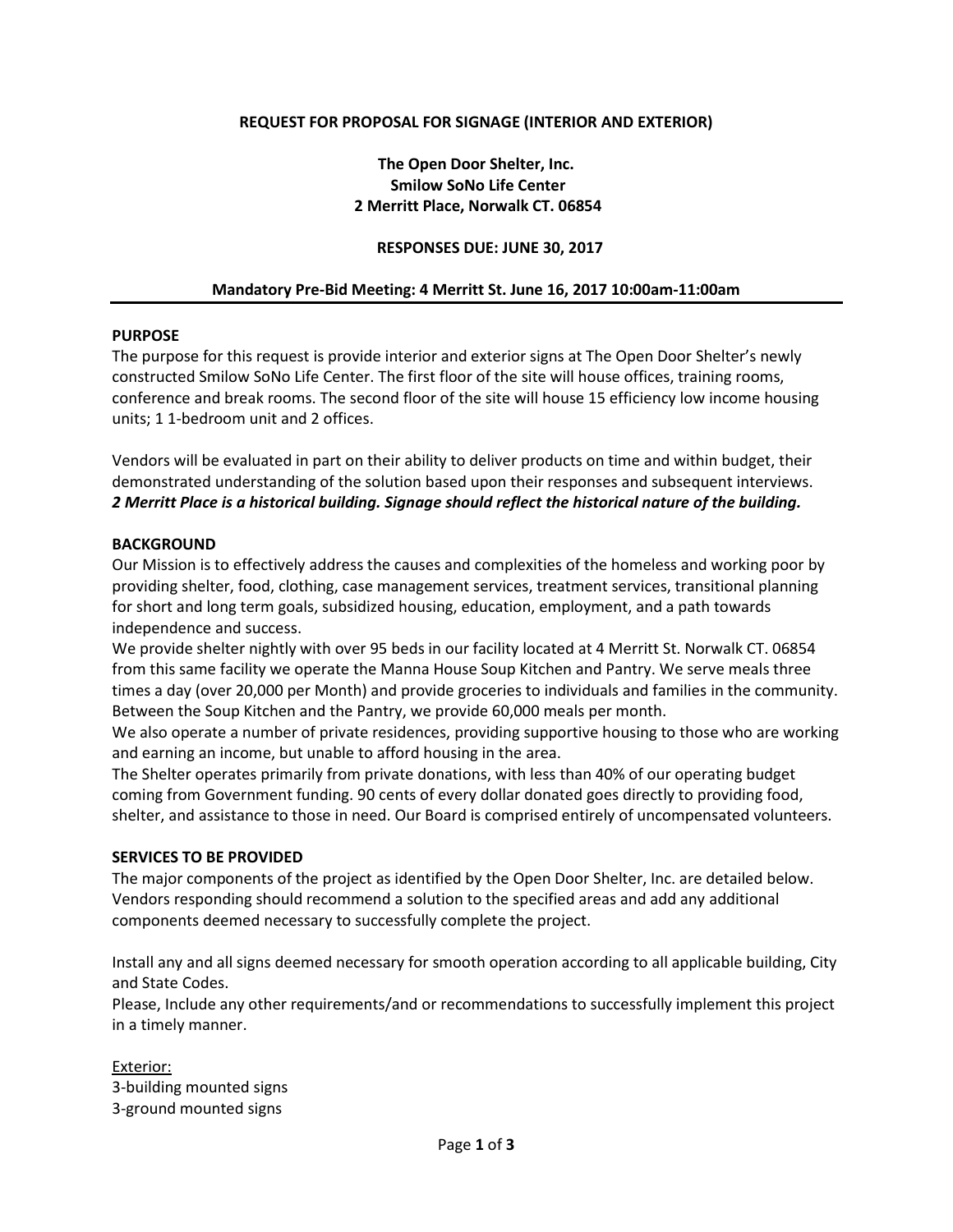# Interior:

- 1) 16 numerical apartment signs
- 2) 4-Office signs
- 3) Training Room 1 sign
- 4) Training Room 2 sign
- 5) Job Training Room
- 6) Laundry Room sign
- 7) Mechanical Room
- 8) Electrical Closet sign
- 9) Staff Room sign
- 10) Men's Room sign
- 11) Ladies Room sign
- 12) Exit signs

# **PROPOSAL PREPERATION AND SUBMISSION REQUIREMENTS**

# **RESPONSES DUE: JUNE 30, 2017**

The proposal shall clearly address all of the information requested herein. Since the written proposal will weigh heavily in the evaluation process, information submitted should be complete and provide a convincing case that the vendor can perform high quality work within schedule, and budget constraints. Proposals should be thorough yet concise. Proposals are to be prepared at your own expense.

The proposal shall be sent to the official contact listed below, to be received no later than 5:00PM EST June 30, 2017

> Jeannette Archer-Simons The Open Door Shelter 4 Merritt ST. Norwalk CT. 06854

Questions regarding this RFP must be submitted by e-mail to Frank Concepcion at [fconcepcion@opendoorshelter.org.](mailto:fconcepcion@opendoorshelter.org) All questions will be answered promptly. Responses to inquiries that substantially or materially change the RFP will be made available to all prospective vendors that have submitted a formal letter of intent.

The proposal shall be organized in the following manner with the subject headings and sequence indicated.

- 1. Introduction
- 2. Experience and Past Performance
- 3. Organization and Personnel
- 4. Proposed Solution(s)- Based on Description of Services
- 5. References
- 6. Pricing, Hourly Rates and other Fees